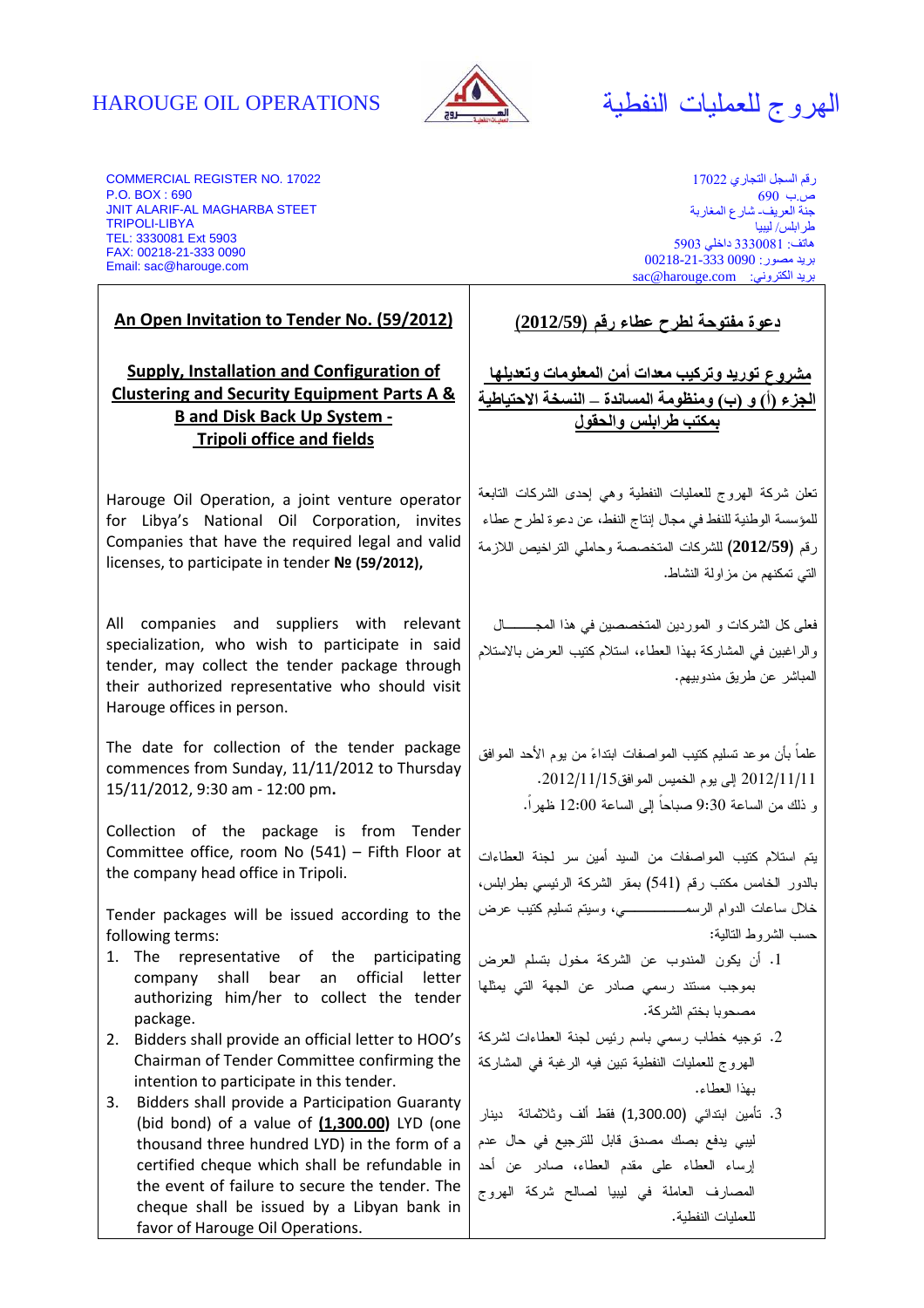

# الهروج للعمليات النفطية OPERATIONS OIL HAROUGE

| 4. Upon delivery of the documents<br>mentioned above, it is imperative to<br>present a copy of the Company Formation<br>Decision to ensure the compatibility of<br>specialization with the field work required. | 4. عند تسليم المستندات المذكورة أعلاه بجب ايراز صورة<br>من قرار تأسيس الشركة للتأكد من نوافق التخصص مع<br>مجال العمل المطلوب. |
|-----------------------------------------------------------------------------------------------------------------------------------------------------------------------------------------------------------------|-------------------------------------------------------------------------------------------------------------------------------|
| 5. The attached page (2) is to provide a brief                                                                                                                                                                  | 5. الملخص المرفق على الصفحة رقم (2) يوضح بإيجاز                                                                               |
| description of the supply and services.                                                                                                                                                                         | نوع توريد العمل المطلوب.                                                                                                      |
| If you have any questions please contact the<br><b>Tenders Committee:</b>                                                                                                                                       | لأي استفسار يرجى الاتصال بلجنة العطاءات على:                                                                                  |
| Fax no.: +218 21 3330090                                                                                                                                                                                        | البريد المصور رقم: 00218213330090                                                                                             |
| Email: sac@harouge.com                                                                                                                                                                                          | sac@harouge.com البريد الإلكتروني:                                                                                            |